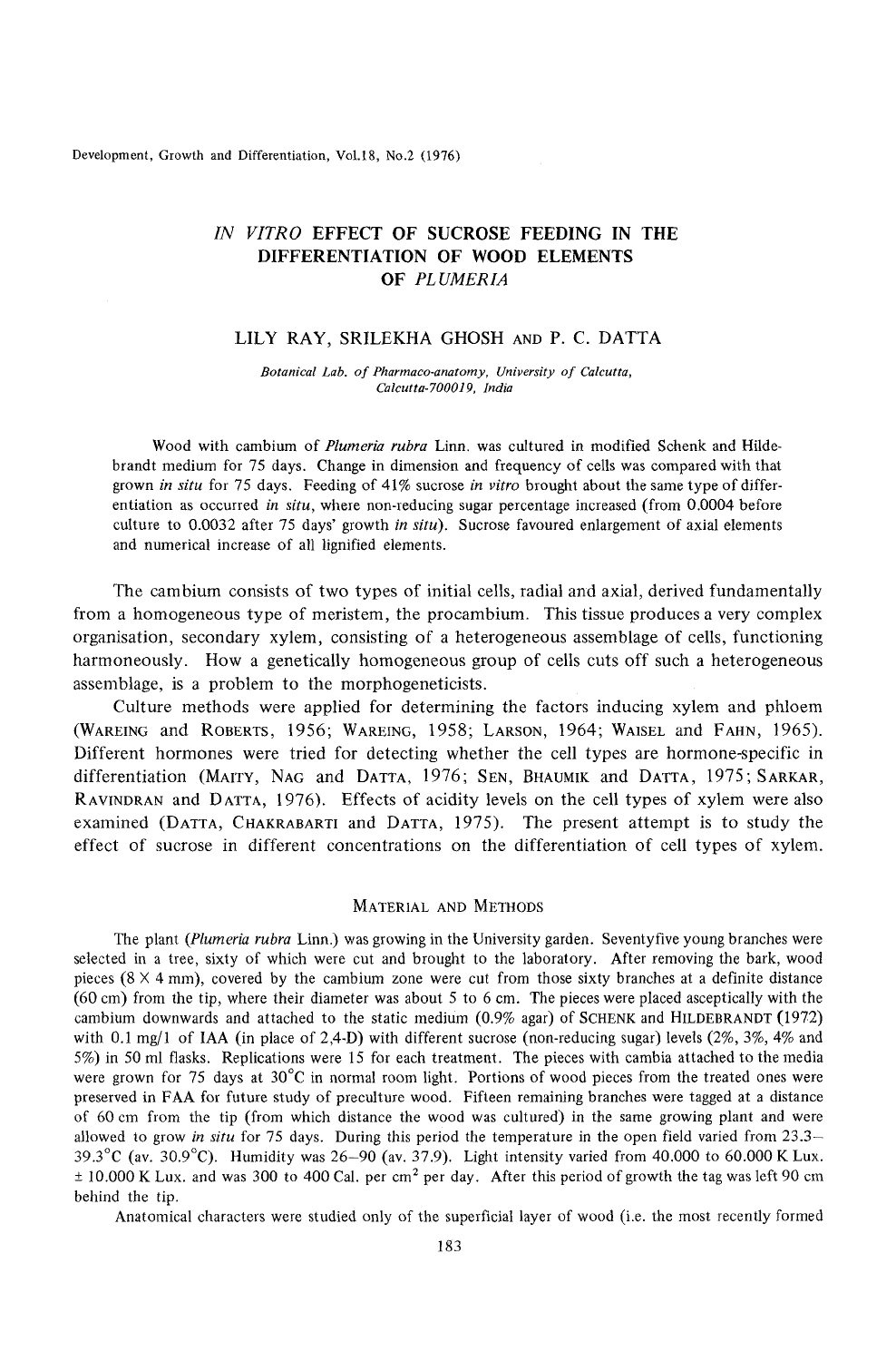184 L. RAY, S. GHOSH AND P. C. DATTA<br>wood) (1) after 75 days' growth *in situ*, (2) after 75 days' growth in different sucrose levels of culture media,<br>and (3) preculture woods (preserved ones). Data were collected from 15 and (3) preculture woods (preserved ones). Data were collected from 15 samples of each of the treatments, 15 samples of preculture wood and 15 wood pieces collected from the tagged portions. Mean values, standard **ERRY, S. GHOSH AND P. C. DATTA**<br>wood) (1) after 75 days' growth *in situ*, (2) after 75 days' growth in different sucrose levels of culture media,<br>and (3) preculture woods (preserved ones). Data were collected from 15 sa

Sugar estimation of wood was performed from **in** situ grown wood, **30** cm, 60 cm and 90 cm below the apex. For estimation of sugar the wood was crushed and extracted with 80% alcohol. Interfering colloids were removed by precipitating with basic lead acetate (5%). It was followed by neutralisation with  $CH<sub>3</sub>COOH$ and then removal of excess lead acetate (if any) by adding saturated  $Na<sub>2</sub>HPO<sub>4</sub>$ . Reducing and total sugars were estimated from two portions, one before hydrolysis and the other after hydrolysis. For both the purpose, Cu-reagent (23 gms of CuSO<sub>4</sub>, 5 H<sub>2</sub>O/litre of H<sub>2</sub>O + 35 gms of anhydrous NaHCO<sub>3</sub>, 28 gms of anhydrous Na<sub>2</sub>CO<sub>3</sub>, 17 gms of Rochell's salt crystals, 1 gm of KIO<sub>3</sub>/litre of water), a solution (10 gms of potassium iodide, 19 gms of potassium oxalate/litre of water) and normal **HzS04** were added successively. Usual titration with  $N/100$  Na<sub>2</sub>S<sub>2</sub>O<sub>3</sub> using starch solution as indicator and a blank titration were done side by side.

'The thiosulphate values of sugar solution were subtracted from the blank titration values. The remainder gave the value for thiosulphate required to titrate **12.** The factors for these values were then obtained from Vender-Plank caliberation chart. The thiosulphate values were then divided by the factor which gives the amount of sugar in 5 ml solution. The percentages were then calculated.

### RESULTS AND CONCLUSION

Radial thickness of the wood increased gradually with sucrose concentrations and at 5% Results and the increase were then calculated.<br>
The increases were then calculated.<br>
Results AND CONCLUSION<br>
Radial thickness of the wood increased gradually with sucrose concentrations and at 5%<br>
level it was much higher growth (75 days) (Fig.]). It is apparent in the graph, that the widths at 3% level and *in situ*  were almost the same. The width at 4% was highly significantly higher than at 3% or *in situ*   $(P < 0.01)$  and significantly lower than at 5%  $(P < 0.05)$ .

The length of vessel members also increased in all levels of sucrose concentration and at  $4\%$  level the length was highest, slightly higher (insignificant P  $> 0.05$ ) than in the tissue grown *in situ* for 75 days (Figs.2, 11, 12). But the difference between the length at 4% and the nearest value (at 5%) was highly significant ( $P < 0.01$ ). The vessel diameter also increased progressively with rise of concentrations, and was much higher at 5% level than *in situ* (Fig.3). The frequency of vessels responded with the sucrose concentration and probably had an optimum concentration (4%) where the rise was significant ( $P < 0.05$ ). In the *in situ* grown tissue there was a similar rise frequency compared to that before culture ( $P < 0.05$ ) (Fig.4). with rise of concentrations, and was much higher at 5% level than *in situ* (Fig.3). The frequency<br>of vessels responded with the sucrose concentration and probably had an optimum concentra-<br>tion (4%) where the rise was si

Ray frequency change was not remarkable except only a slight decrease *in situ* and at *3%*  level of sucrose (significant,  $P < 0.05$ ) and a gradual rise with higher concentrations, 4% (highly significant,  $P < 0.01$ ) and 5% (Fig.5). Width of ray decreased *in situ* and at 4% level of sucrose Gust significant), which was optimum for the increase of vessel member length and vessel frequency, but was broadest at 5% level (Figs.6, 12, 13).

Length of parenchyma cells increased *in situ* and gradually with concentrations of sucrose (difference between  $3\%$  and  $4\%$  significant,  $P < 0.05$ ) (Fig.7). Length *in situ* and at  $4\%$  were almost similar  $(P > 0.05)$ . Breadth of parenchyma increased *in situ* and at the optimum level of 4% sucrose (Fig.8). The difference between the breadth before culture and at 4% was highly significant ( $P < 0.05$ ). The breadth *in situ* and at  $4\%$  were similar ( $P > 0.05$ ). Frequency of parenchyma cells showed a gradual decrease with increase of concentrations as well as *in situ,*  (difference between  $3\%$  and  $4\%$  highly significant,  $P < 0.01$ ) but the medium concentration (3%) favoured an increase of the frequency (Fig.9). The frequency *in situ* and at 4% were almost similar  $(P > 0.05)$ . Fibre length increased *in situ* as well as by increase of sucrose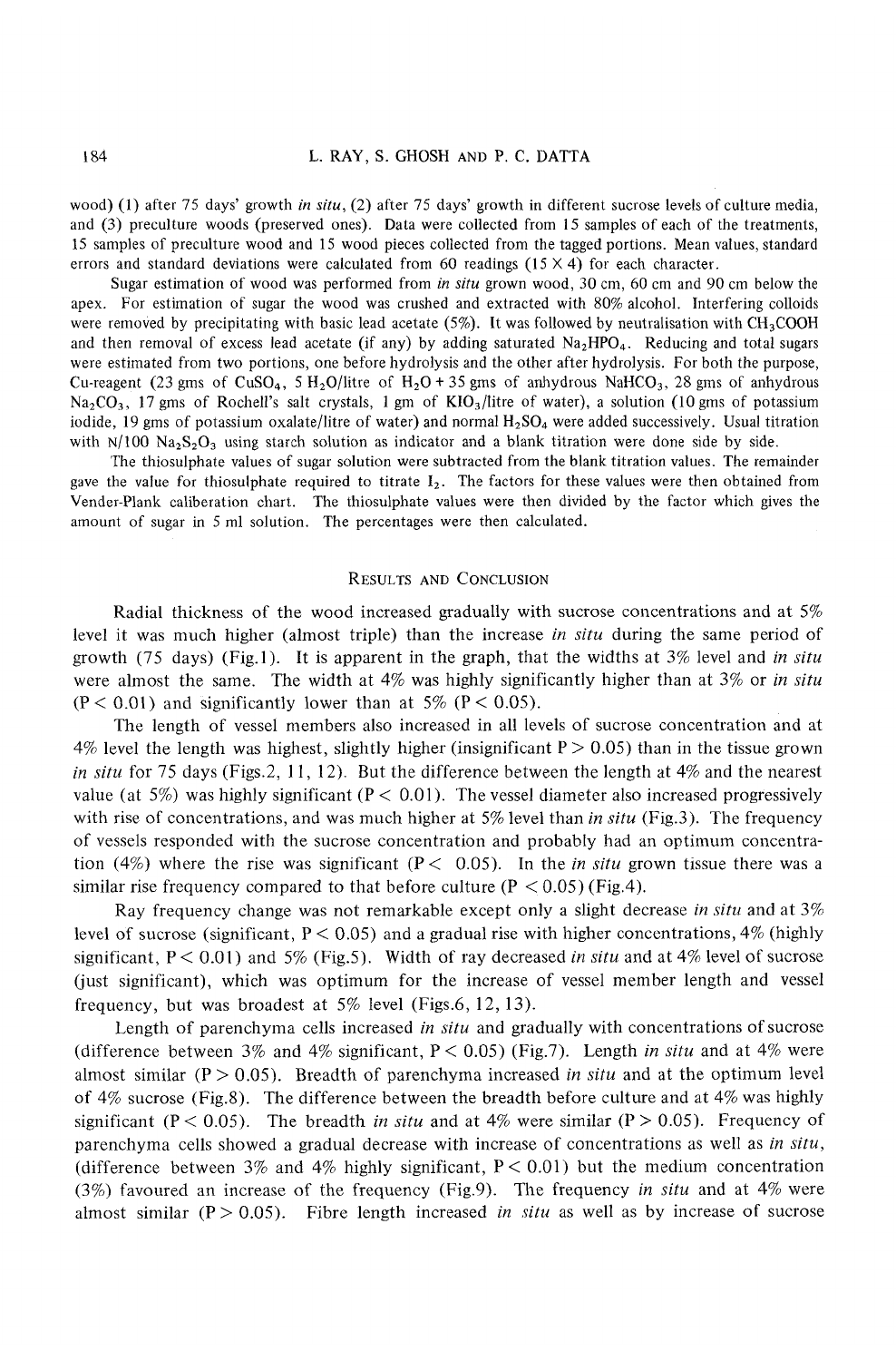

Figs.1-10: Measurements of the wood and its elements of *Plumeria rubra* Linn. before culturing (BC),after 75 days' growth *in situ* (SITU) and *in vitro* with 2%, 3%, 4% and 5% sucrose. Indications: Horizontal lines indicate mean values. The ends of vertical lines on their each side are equal to the standard deviation. The distance between the mean line and the upper or lower limit of boxes is equal to standard error. Figs.1-10: Measurements of the wood and its elements of *Plumeria rubra* Linn. before culturing (BC), after 75 days' growth *in situ* (SITU) and *in vitro* with 2%, 3%, 4% and 5% sucrose.<br>Indications: Horizontal lines indi

- 
- Fig. 1. Radial thickness of the wood in mm.<br>Fig. 2. Length of vessel members in  $\mu$ m. The length at 4% was almost similar to the length *in situ*.
- Fig. *3.* Diameter of vessels (pores) in pm. Pore diameter increased *in situ* as well as by increase of sucrose *in virro.*
- Fig. 4. Frequency of vessels (pores) i.e. number of pores per mm of the circumference of the most recent wood. Pore frequency per mm increased *in situ* as well with rise of sucrose *in vitro.*
- Fig. *5.* Frequency of ray i.e. number of rays per mm of the circumference of the most recent wood. Ray frequency per mm decreased *in situ* and at *3%* sucrose *in vitro.* But the frequency rose with addition of more sucrose.
- Fig. 6. Ray width in  $\mu$ m. Ray width was reduced *in situ* and *in vitro* upto 4% level of sucrose.<br>Fig. 7. Length of parenchyma cells in  $\mu$ m. Parenchyma length *in situ* and with rise of sucrose
- Length of parenchyma cells in  $\mu$ m. Parenchyma length *in situ* and with rise of sucrose *in vitro* was much more than in preculture wood.
- Fig. 8. Diameter of parenchyma cells in  $\mu$ m. Diameter increased *in situ* as well as with addition of sucrose *in vitro* upto 4%.
- Fig. 9. Frequency of parenchyma cells i.e. number of parenchyma cells per mm of the circumference of the most recent wood. Parenchyma decreased *in situ* and *in* **vitro.**  Fig. 6. Ray width in  $\mu$ m. Ray width was reduced *in situ* and *in vitro* upto 4% level of sucrose.<br>Fig. 7. Length of parenchyma cells in  $\mu$ m. Parenchyma length *in situ* and with rise of sucrose<br>*in vitro* was much mo
-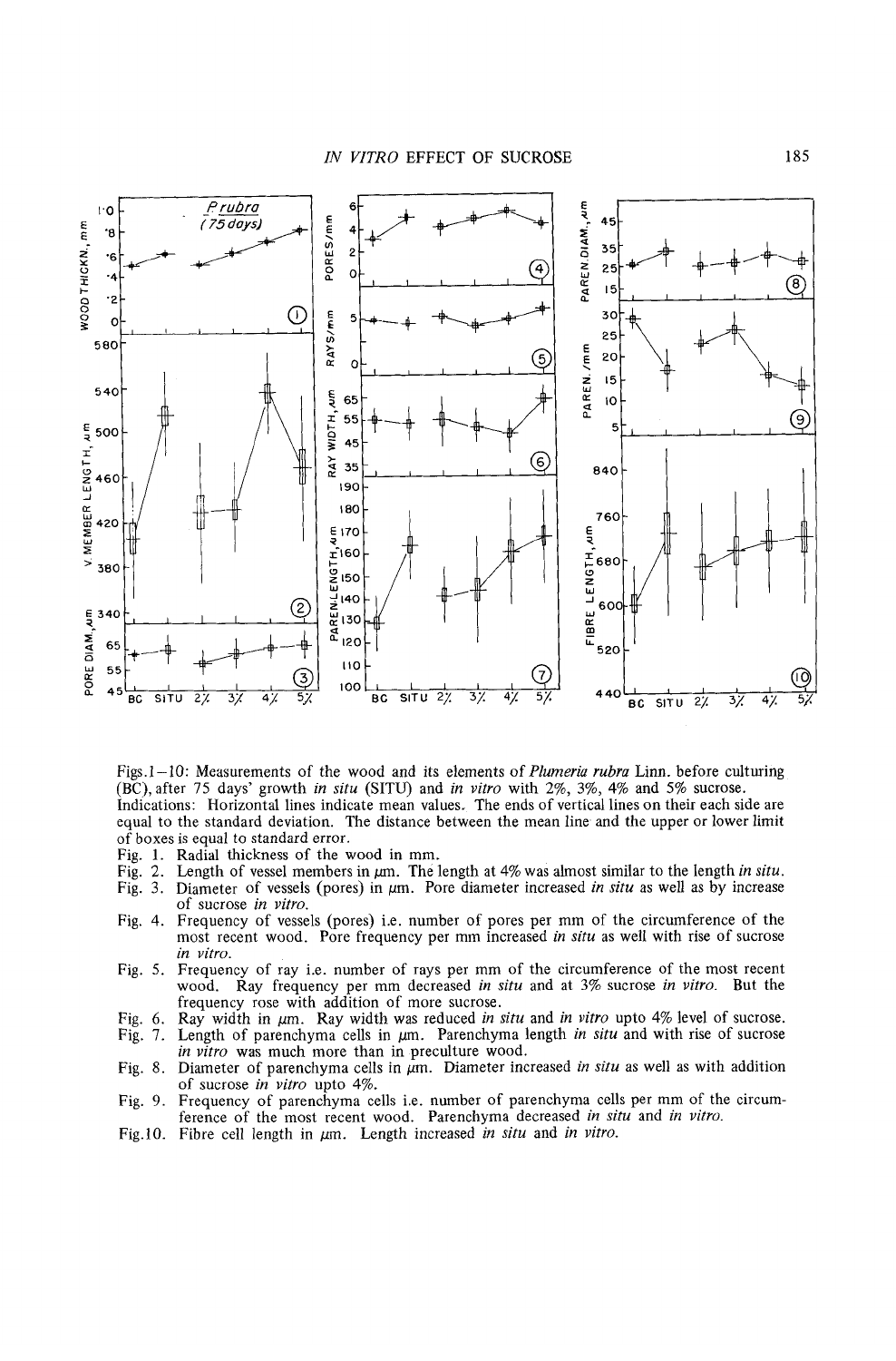concentration (Fig.10). The difference between lengths before culture and after culture at 4% Example 186 L. RAY, S. GHOSH AND P. C. DATTA<br>
concentration (Fig.10). The difference between lengths before culture and after culture at 4%<br>
sucrose or after growth *in situ* was highly significant (P < 0.01).<br>
Enlargemen

Enlargement of cell types and increase of the frequency of cell types **in** *situ* almost perfectly correspond to a similar differentiation in optimum sucrose. This suggests a possibility of a gradual increase of non-reducing sugar in the stem with maturity. Result of sucrose estimated in the wood in situ collected from different distances from the and after culture at 4%<br>rpes *in situ* almost per-<br>is suggests a possibility<br>ty. Result of sucrose<br>tip is shown in Table 1.

| Distance from<br>the tip | Total<br>sugar | Reducing<br>sugar | Non-reducing<br>sugar |
|--------------------------|----------------|-------------------|-----------------------|
| $30 \text{ cm}$          | 0.0244         | 0.0240            | 0.0004                |
| $60 \text{ cm}$          | 0.0280         | 0.0272            | 0.0008                |
| $90 \text{ cm}$          | 0.0314         | 0.0272            | 0.0032                |

Table 1. Percentage of sugar in weight in the wood *in situ.* 

Thus the effect of sucrose feeding coincided almost perfectly with the normal behaviour of **interest in the** *in*  $\frac{1}{2}$   $\frac{1}{2}$   $\frac{1}{2}$   $\frac{1}{2}$   $\frac{1}{2}$   $\frac{1}{2}$   $\frac{1}{2}$   $\frac{1}{2}$   $\frac{1}{2}$   $\frac{1}{2}$   $\frac{1}{2}$   $\frac{1}{2}$   $\frac{1}{2}$   $\frac{1}{2}$   $\frac{1}{2}$   $\frac{1}{2}$   $\frac{1}{2}$   $\frac{1}{2}$   $\frac{1}{2}$   $\frac{1}{$ of wood, size of vessel members (in length and breadth), vessel frequency, parenchyma cell size (in length and breadth) and length of fibres in general increased by feeding sucrose, although an optimum concentration in certain cases was evident (Figs.11 $-13$ ). Increase of vessel frequency roughly corresponded to a decrease of parenchyma cell frequency, both *in situ*  and at the sucrose concentration optimum for the growth of other elements. On the whole sucrose favoured the enlargement of all axial elements and increase of the abundance of axial lignified elements, at a certain optimum concentration, but did not favour the enlargement of radial cell types.



Figs.11-13. Photomicrograph showing the shortest vessel members  $(V)$  in the preculture wood (Fig.lI), longest vessel members (V) and narrowest rays (R) after *75* days' growth *in vitro* in a 4% sucrose medium (Fig.12) and broadest rays and more or less long vessel members after *75* days of growth **in** *vitro* in a *5%* sucrose medium (Fig.13).